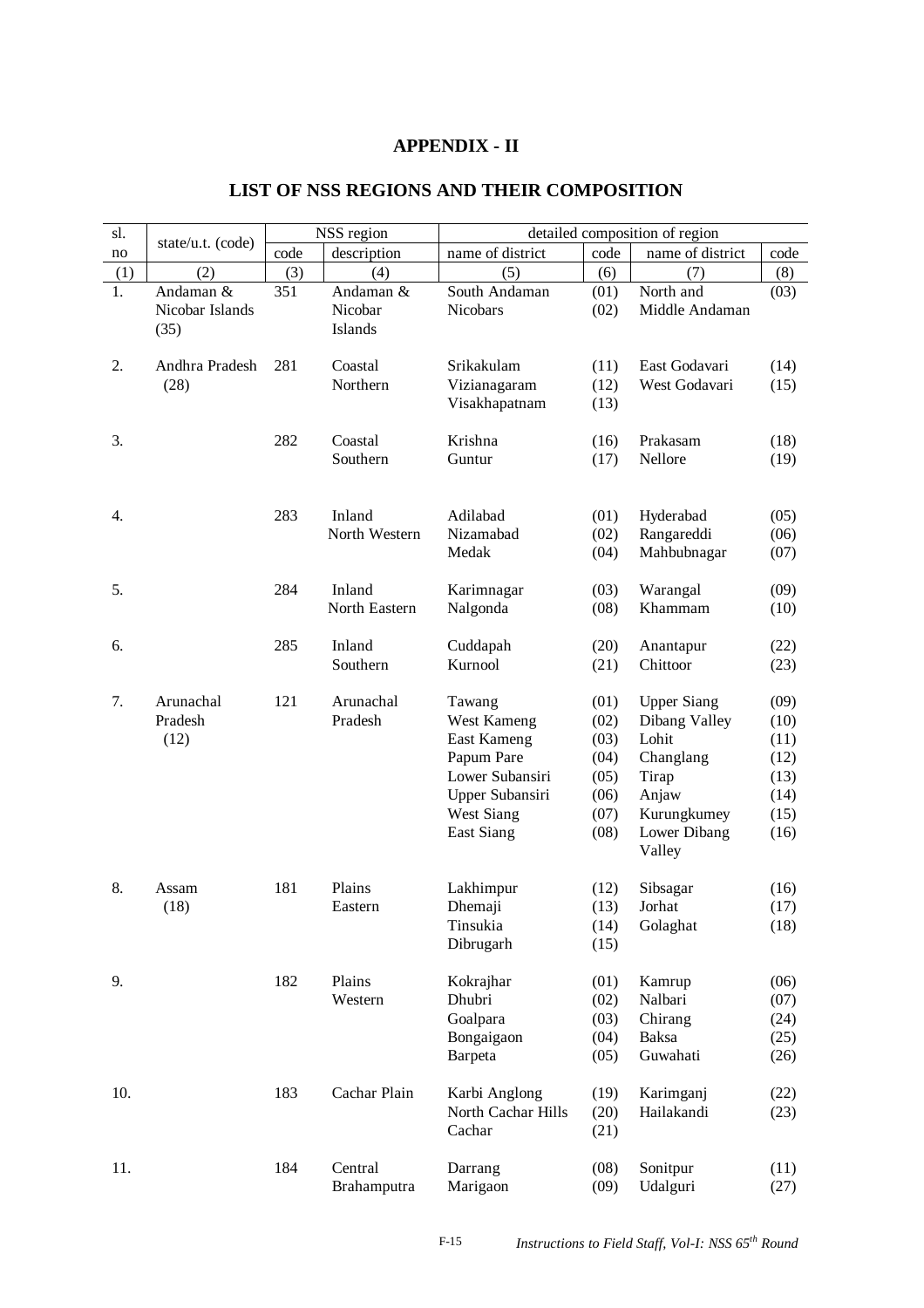|     |                                    |      | Plains                   | Nagaon                                                 | (10)                                 |                                        |                              |
|-----|------------------------------------|------|--------------------------|--------------------------------------------------------|--------------------------------------|----------------------------------------|------------------------------|
|     |                                    |      |                          |                                                        |                                      |                                        |                              |
| sl. | state/u.t. (code)                  |      | NSS region               |                                                        |                                      | detailed composition of region         |                              |
| no. |                                    | code | description              | name of district                                       | code                                 | name of district                       | code                         |
| (1) | (2)                                | (3)  | (4)                      | (5)                                                    | (6)                                  | (7)                                    | (8)                          |
| 12. | Bihar                              | 101  | Northern                 | Champaran(W)                                           | (01)                                 | Saharsa                                | (12)                         |
|     | (10)                               |      |                          | Champaran(E)                                           | (02)                                 | Darbhanga                              | (13)                         |
|     |                                    |      |                          | Sheohar                                                | (03)                                 | Muzaffarpur                            | (14)                         |
|     |                                    |      |                          | Sitamarhi                                              | (04)                                 | Gopalganj                              | (15)                         |
|     |                                    |      |                          | Madhubani                                              | (05)                                 | Siwan                                  | (16)                         |
|     |                                    |      |                          | Supaul                                                 | (06)                                 | Saran                                  | (17)                         |
|     |                                    |      |                          | Araria                                                 | (07)                                 | Vaishali                               | (18)                         |
|     |                                    |      |                          | Kishanganj                                             | (08)                                 | Samastipur                             | (19)                         |
|     |                                    |      |                          | Purnia                                                 | (09)                                 | Begusarai                              | (20)                         |
|     |                                    |      |                          | Katihar                                                | (10)                                 | Khagaria                               | (21)                         |
|     |                                    |      |                          | Madhepura                                              | (11)                                 |                                        |                              |
|     |                                    |      |                          |                                                        |                                      |                                        |                              |
| 13. |                                    | 102  | Central                  | Bhagalpur                                              | (22)                                 | Kaimur (Bhabua)                        | (31)                         |
|     |                                    |      |                          | Banka                                                  | (23)                                 | Rohtas                                 | (32)                         |
|     |                                    |      |                          | Munger                                                 | (24)                                 | Jehanabad                              | (33)                         |
|     |                                    |      |                          | Lakhisarai                                             | (25)                                 | Aurangabad                             | (34)                         |
|     |                                    |      |                          | Sheikhpura                                             | (26)                                 | Gaya                                   | (35)                         |
|     |                                    |      |                          | Nalanda                                                | (27)                                 | Nawada                                 | (36)                         |
|     |                                    |      |                          | Patna                                                  | (28)                                 | Jamui                                  | (37)                         |
|     |                                    |      |                          | Bhojpur                                                | (29)                                 | Arwal                                  | (38)                         |
|     |                                    |      |                          | <b>Buxar</b>                                           | (30)                                 |                                        |                              |
|     |                                    |      |                          |                                                        |                                      |                                        |                              |
| 14. | Chandigarh<br>(04)                 | 041  | Chandigarh               | Chandigarh                                             | (01)                                 |                                        |                              |
| 15. | Chhattisgarh<br>(22)               | 221  | Northern<br>Chhattisgarh | Koriya                                                 | (01)                                 | Surguja                                | (02)                         |
| 16. |                                    | 222  | Mahanadi                 | Jashpur                                                | (03)                                 | Rajnandgaon                            | (09)                         |
|     |                                    |      | Basin                    | Raigarh                                                | (04)                                 | Durg                                   | (10)                         |
|     |                                    |      |                          | Korba                                                  | (05)                                 | Raipur                                 | (11)                         |
|     |                                    |      |                          |                                                        |                                      | Mahasamund                             |                              |
|     |                                    |      |                          | Janjgir-Champa                                         | (06)<br>(07)                         | Dhamtari                               | (12)<br>(13)                 |
|     |                                    |      |                          | Bilaspur<br>Kawardha                                   | (08)                                 |                                        |                              |
|     |                                    |      |                          |                                                        |                                      |                                        |                              |
| 17. |                                    | 223  | Southern<br>Chhattisgarh | Kanker<br><b>Bastar</b>                                | (14)<br>(15)                         | Dantewada                              | (16)                         |
| 18. | Dadra<br>&<br>Nagar Haveli<br>(26) | 261  | Dadra &<br>Nagar Haveli  | Dadra<br>$\&$<br>Nagar Haveli                          | (01)                                 |                                        |                              |
| 19. | Daman & Diu<br>(25)                | 251  | Daman & Diu              | Diu                                                    | (01)                                 | Daman                                  | (02)                         |
| 20. | Delhi<br>(07)                      | 071  | Delhi                    | North West<br>North<br>North East<br>East<br>New Delhi | (01)<br>(02)<br>(03)<br>(04)<br>(05) | Central<br>West<br>South West<br>South | (06)<br>(07)<br>(08)<br>(09) |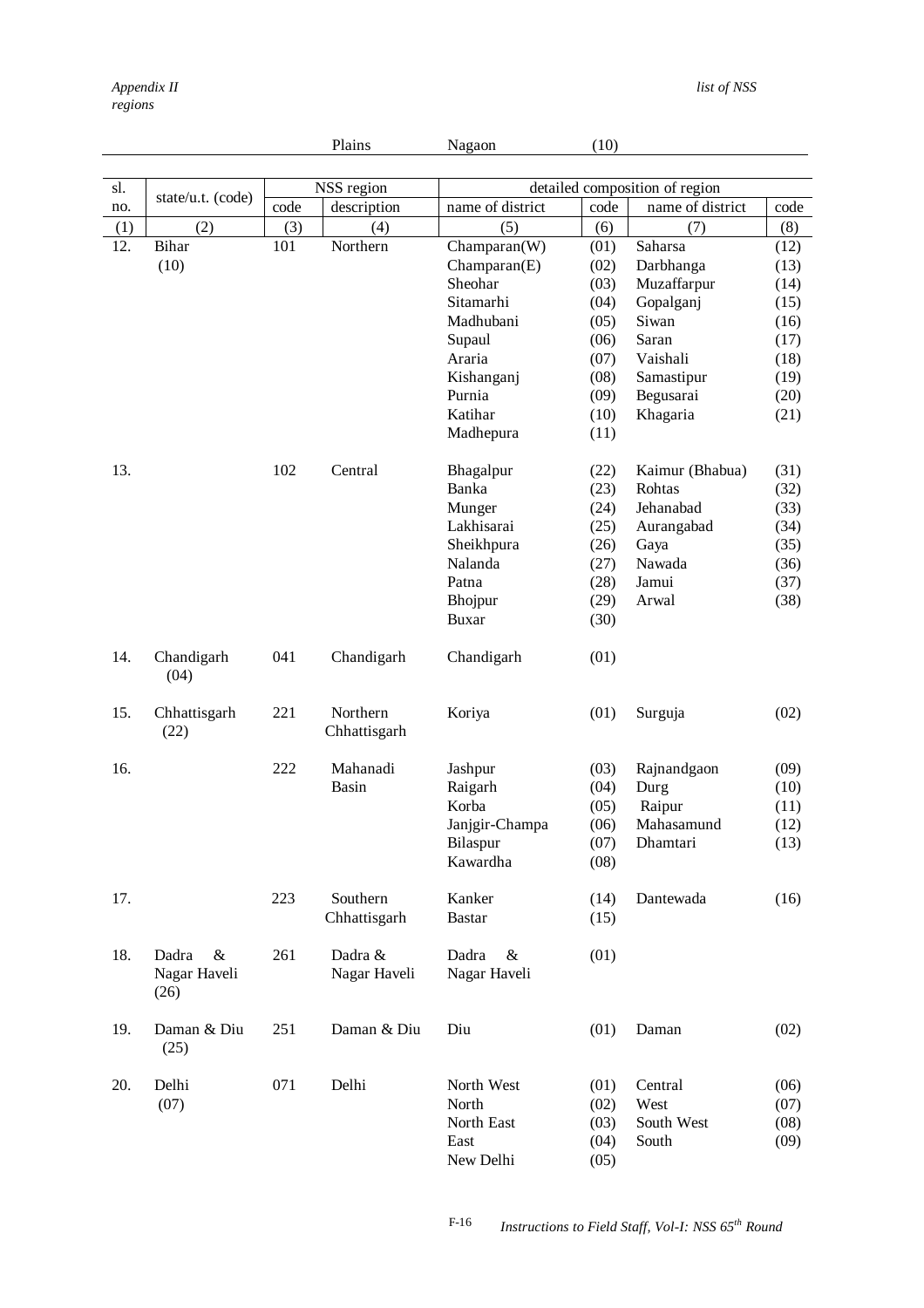| sl. |                            |      | NSS region         |                            |              | detailed composition of region |              |
|-----|----------------------------|------|--------------------|----------------------------|--------------|--------------------------------|--------------|
| no. | state/u.t. (code)          | code | description        | name of district           | code         | name of district               | code         |
| (1) | (2)                        | (3)  | (4)                | (5)                        | (6)          | (7)                            | (8)          |
| 21. | Goa                        | 301  | Goa                | North Goa                  | (01)         | South Goa                      | (02)         |
|     | (30)                       |      |                    |                            |              |                                |              |
| 22. | Gujarat                    | 241  | South              | Panch Mahals               | (17)         | Surat                          | (22)         |
|     | (24)                       |      | Eastern            | Dohad                      | (18)         | The Dangs                      | (23)         |
|     |                            |      |                    | Vadodara                   | (19)         | Navsari                        | (24)         |
|     |                            |      |                    | Narmada                    | (20)         | Valsad                         | (25)         |
|     |                            |      |                    | Bharuch                    | (21)         |                                |              |
| 23. |                            | 242  | Plains             | Mahesana                   | (04)         | Ahmedabad                      | (07)         |
|     |                            |      | Northern           | Sabar Kantha               | (05)         | Anand                          | (15)         |
|     |                            |      |                    | Gandhinagar                | (06)         | Kheda                          | (16)         |
|     |                            |      |                    |                            |              |                                |              |
| 24. |                            | 243  | Dry areas          | Bans Kantha                | (02)         | Patan                          | (03)         |
| 25. |                            | 244  | Kachchh            | Kachchh                    | (01)         |                                |              |
|     |                            |      |                    |                            |              |                                |              |
| 26. |                            | 245  | Saurashtra         | Surendranagar              | (08)         | Junagadh                       | (12)         |
|     |                            |      |                    | Rajkot                     | (09)         | Amreli                         | (13)         |
|     |                            |      |                    | Jamnagar                   | (10)         | Bhavnagar                      | (14)         |
|     |                            |      |                    | Porbandar                  | (11)         |                                |              |
|     |                            |      |                    |                            |              |                                |              |
| 27. | Haryana                    | 061  | Eastern            | Panchkula<br>Ambala        | (01)         | Sonipat<br>Rohtak              | (08)         |
|     | (06)                       |      |                    |                            | (02)         |                                | (14)         |
|     |                            |      |                    | Yamunanagar<br>Kurukshetra | (03)<br>(04) | Jhajjar<br>Gurgaon             | (15)<br>(18) |
|     |                            |      |                    | Kaithal                    | (05)         | Faridabad                      | (19)         |
|     |                            |      |                    | Karnal                     | (06)         | Mewat                          | (20)         |
|     |                            |      |                    | Panipat                    | (07)         |                                |              |
|     |                            |      |                    |                            |              |                                |              |
| 28. |                            | 062  | Western            | Jind                       | (09)         | Bhiwani                        | (13)         |
|     |                            |      |                    | Fatehabad                  | (10)         | Mahendragarh                   | (16)         |
|     |                            |      |                    | <b>Sirsa</b>               | (11)         | Rewari                         | (17)         |
|     |                            |      |                    | Hisar                      | (12)         |                                |              |
|     |                            |      |                    |                            |              |                                |              |
| 29. | Himachal                   | 021  | Central            | Kangra                     | (02)         | Hamirpur<br>Una                | (06)         |
|     | Pradesh<br>(02)            |      |                    | Kullu<br>Mandi             | (04)         |                                | (07)         |
|     |                            |      |                    |                            | (05)         |                                |              |
| 30. |                            | 022  | <b>Trans</b>       | Chamba                     | (01)         | Sirmaur                        | (10)         |
|     |                            |      | Himalayan          | Lahul & Spiti              | (03)         | Shimla                         | (11)         |
|     |                            |      | & Southern         | Bilaspur                   | (08)         | Kinnaur                        | (12)         |
|     |                            |      |                    | Solan                      | (09)         |                                |              |
|     |                            |      |                    |                            |              |                                |              |
| 31. | Jammu &<br>Kashmir<br>(01) | 011  | Mountainous        | Jammu                      | (13)         | Kathua                         | (14)         |
| 32. |                            | 012  | <b>Outer Hills</b> | Doda                       | (09)         | Punch                          | (11)         |
|     |                            |      |                    | Udhampur                   | (10)         | Rajauri                        | (12)         |
|     |                            |      |                    |                            |              |                                |              |
| 33. |                            | 013  | Jhelam Valley      | Kupwara                    | (01)         | Badgam                         | (04)         |
|     |                            |      |                    | Baramula                   | (02)         | Pulwama                        | (05)         |
|     |                            |      |                    | Srinagar                   | (03)         | Anantnag                       | (06)         |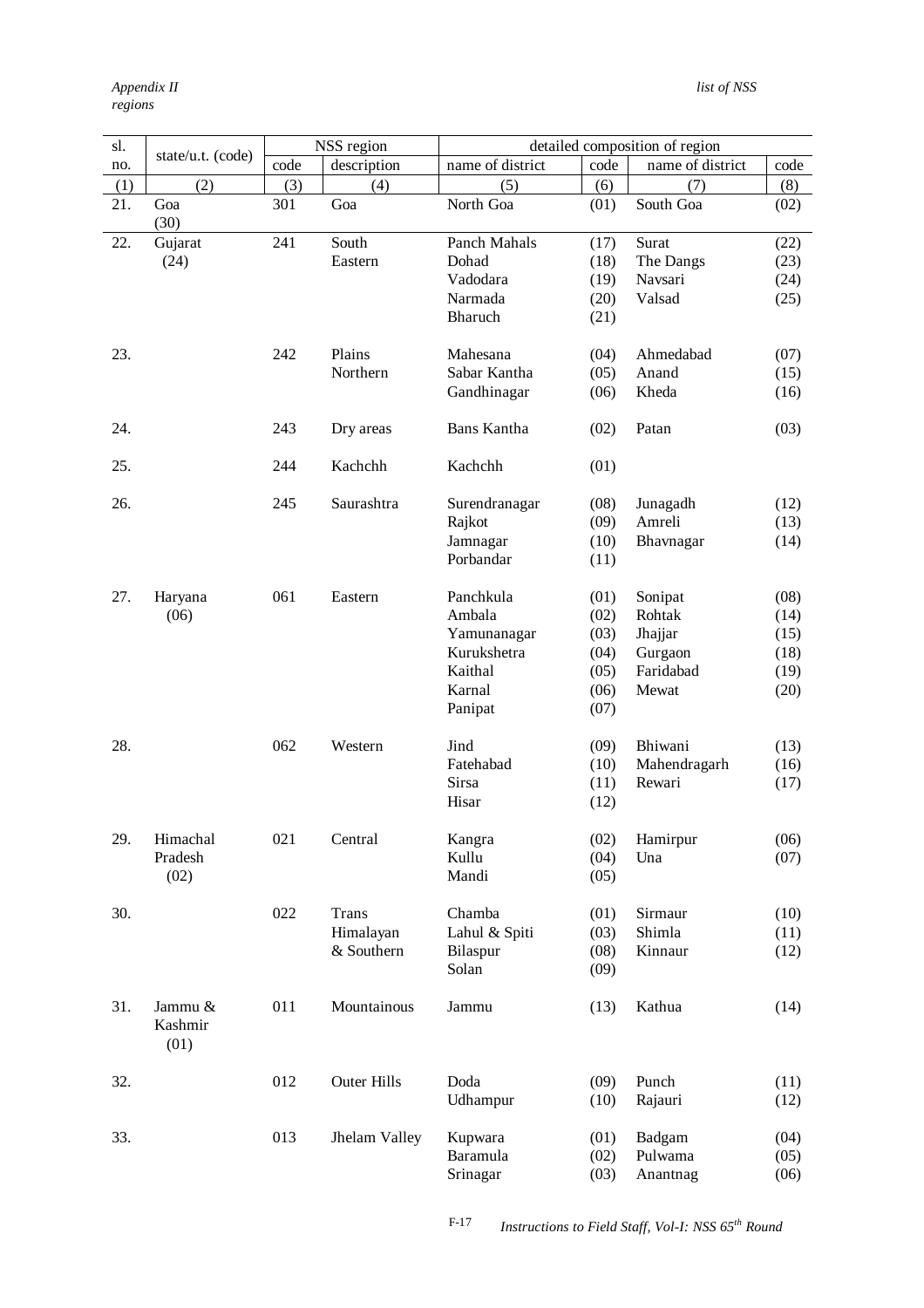| sl. |                   | NSS region |             | detailed composition of region |      |                    |      |  |
|-----|-------------------|------------|-------------|--------------------------------|------|--------------------|------|--|
| no. | state/u.t. (code) | code       | description | name of district               | code | name of district   | code |  |
| (1) | (2)               | (3)        | (4)         | (5)                            | (6)  | (7)                | (8)  |  |
|     |                   |            |             |                                |      |                    |      |  |
| 34. |                   | 014        | Ladakh      | Leh (Ladakh)                   | (07) | Kargil             | (08) |  |
|     |                   |            |             |                                |      |                    |      |  |
| 35. | Jharkhand         | 201        | Ranchi      | Garhwa                         | (01) | Singhbhum(W)       | (17) |  |
|     | (20)              |            | Plateau     | Palamu                         | (02) | Singhbhum (E)      | (18) |  |
|     |                   |            |             | Ranchi                         | (14) | Latehar            | (19) |  |
|     |                   |            |             | Lohardaga                      | (15) | Simdega            | (20) |  |
|     |                   |            |             | Gumla                          | (16) | Saraikela          | (22) |  |
|     |                   |            |             |                                |      | Khareswan          |      |  |
|     |                   |            |             |                                |      |                    |      |  |
| 36. |                   | 202        | Hazaribagh  | Chatra                         | (03) | Sahibganj          | (09) |  |
|     |                   |            | Plateau     | Hazaribag                      | (04) | Pakaur             | (10) |  |
|     |                   |            |             | Kodarma                        | (05) | Dumka              | (11) |  |
|     |                   |            |             | Giridih                        | (06) | Dhanbad            | (12) |  |
|     |                   |            |             | Deoghar                        | (07) | Bokaro             | (13) |  |
|     |                   |            |             | Godda                          | (08) | Jamtara            | (21) |  |
|     |                   |            |             |                                |      |                    |      |  |
| 37. | Karnataka         | 291        | Coastal &   | Uttara Kannada                 | (10) | Dakshina Kannada   | (24) |  |
|     | (29)              |            | Ghats       | Udupi                          | (16) |                    |      |  |
|     |                   |            |             |                                |      |                    |      |  |
| 38. |                   | 292        | Inland      | Shimoga                        | (15) | Hassan             | (23) |  |
|     |                   |            | Eastern     | Chikmagalur                    | (17) | Kodagu             | (25) |  |
|     |                   |            |             |                                |      |                    |      |  |
| 39. |                   | 293        | Inland      | Tumkur                         | (18) | Mandya             | (22) |  |
|     |                   |            | Southern    | Kolar                          | (19) | Mysore             | (26) |  |
|     |                   |            |             | Bangalore                      | (20) | Chamarajanagar     | (27) |  |
|     |                   |            |             | Bangalore (Rural)              | (21) |                    |      |  |
|     |                   |            |             |                                |      |                    |      |  |
| 40. |                   | 294        | Inland      | Belgaum                        | (01) | Gadag              | (08) |  |
|     |                   |            | Northern    | <b>Bagalkot</b>                | (02) | Dharwad            | (09) |  |
|     |                   |            |             | Bijapur                        | (03) | Haveri             | (11) |  |
|     |                   |            |             | Gulbarga                       | (04) | Bellary            | (12) |  |
|     |                   |            |             | Bidar                          | (05) | Chitradurga        | (13) |  |
|     |                   |            |             | Raichur                        | (06) | Davanagere         | (14) |  |
|     |                   |            |             | Koppal                         | (07) |                    |      |  |
|     |                   |            |             |                                |      |                    |      |  |
| 41. | Kerala            | 321        | Northern    | Kasaragod                      | (01) | Kozhikode          | (04) |  |
|     | (32)              |            |             | Kannur                         | (02) | Malappuram         | (05) |  |
|     |                   |            |             | Wayanad                        | (03) | Palakkad           | (06) |  |
| 42. |                   | 322        | Southern    | Thrissur                       | (07) | Alappuzha          | (11) |  |
|     |                   |            |             | Ernakulam                      | (08) | Pathanamthitta     | (12) |  |
|     |                   |            |             | Idukki                         | (09) | Kollam             | (13) |  |
|     |                   |            |             | Kottayam                       | (10) | Thiruvananthapuram | (14) |  |
|     |                   |            |             |                                |      |                    |      |  |
| 43. | Lakshadweep       | 311        | Lakshadweep | Lakshadweep                    | (01) |                    |      |  |
|     | (31)              |            |             |                                |      |                    |      |  |
|     |                   |            |             |                                |      |                    |      |  |
| 44. | Madhya            | 231        | Vindhya     | Tikamgarh                      | (08) | Umaria             | (15) |  |
|     | Pradesh           |            |             | Chhatarpur                     | (09) | Shahdol            | (16) |  |
|     | (23)              |            |             | Panna                          | (10) | Sidhi              | (17) |  |
|     |                   |            |             | Satna                          | (13) | Anuppur            | (47) |  |
|     |                   |            |             | Rewa                           | (14) |                    |      |  |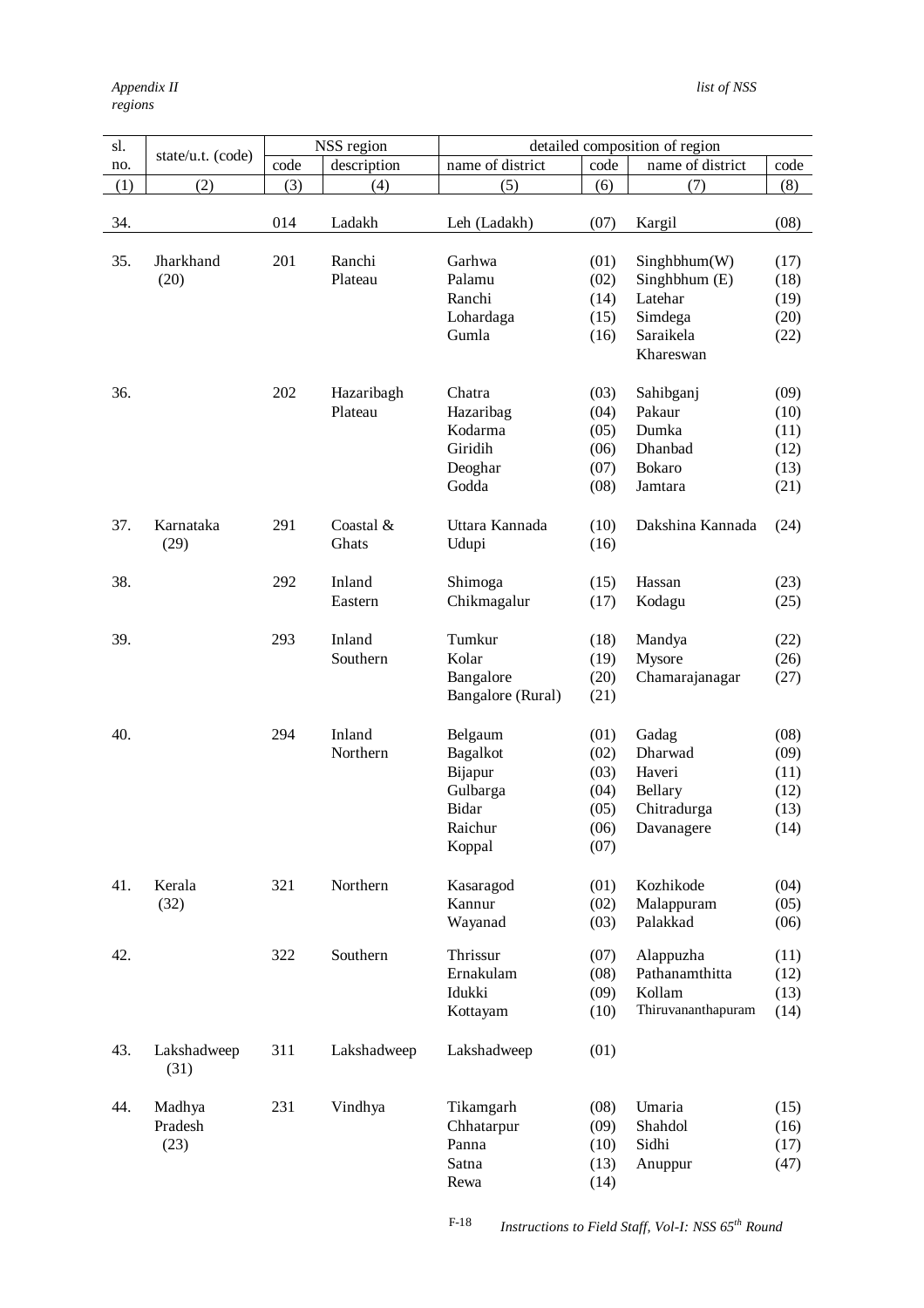| sl. |                   |      | NSS region  |                  |      | detailed composition of region |      |
|-----|-------------------|------|-------------|------------------|------|--------------------------------|------|
| no. | state/u.t. (code) | code | description | name of district | code | name of district               | code |
| (1) | (2)               | (3)  | (4)         | (5)              | (6)  | (7)                            | (8)  |
|     |                   |      |             |                  |      |                                |      |
| 45. |                   | 232  | Central     | Sagar            | (11) | Bhopal                         | (32) |
|     |                   |      |             | Damoh            | (12) | Sehore                         | (33) |
|     |                   |      |             | Vidisha          | (31) | Raisen                         | (34) |
| 46. | Madhya            | 233  | Malwa       | Neemuch          | (18) | Dewas                          | (23) |
|     | Pradesh           |      |             | Mandsaur         | (19) | Jhabua                         | (24) |
|     | (23)              |      |             | Ratlam           | (20) | Dhar                           | (25) |
|     |                   |      |             | Ujjain           | (21) | Indore                         | (26) |
|     |                   |      |             | Shajapur         | (22) | Rajgarh                        | (30) |
| 47. |                   | 234  | South       | Katni            | (38) | Mandla                         | (42) |
|     |                   |      |             | Jabalpur         | (39) | Chhindwara                     | (43) |
|     |                   |      |             | Narsimhapur      | (40) | Seoni                          | (44) |
|     |                   |      |             | Dindori          | (41) | Balaghat                       | (45) |
| 48. |                   | 235  | South       | W. Nimar         | (27) | Betul                          | (35) |
|     |                   |      | Western     | (Khargoan)       |      | Harda                          | (36) |
|     |                   |      |             | Barwani          | (28) | Hoshangabad                    | (37) |
|     |                   |      |             | E. Nimar         | (29) | Burhampur                      | (48) |
|     |                   |      |             | (Khandwa)        |      |                                |      |
|     |                   |      |             |                  |      |                                |      |
| 49. |                   | 236  | Northern    | Sheopur          | (01) | Datia                          | (05) |
|     |                   |      |             | Morena           | (02) | Shivpuri                       | (06) |
|     |                   |      |             | <b>Bhind</b>     | (03) | Guna                           | (07) |
|     |                   |      |             | Gwalior          | (04) | Ashoknagar                     | (46) |
| 50. | Maharashtra       | 271  | Coastal     | Thane            | (21) | Raigarh                        | (24) |
|     | (27)              |      |             | Mumbai           | (22) | Ratnagiri                      | (32) |
|     |                   |      |             | Suburban         |      | Sindhudurg                     | (33) |
|     |                   |      |             | Mumbai           | (23) |                                |      |
|     |                   |      |             |                  |      |                                |      |
| 51. |                   | 272  | Inland      | Pune             | (25) | Satara                         | (31) |
|     |                   |      | Western     | Ahmadnagar       | (26) | Kolhapur                       | (34) |
|     |                   |      |             | Solapur          | (30) | Sangli                         | (35) |
| 52. |                   | 273  | Inland      | Nandurbar        | (01) | Jalgaon                        | (03) |
|     |                   |      | Northern    | Dhule            | (02) | Nashik                         | (20) |
| 53. |                   | 274  | Inland      | Nanded           | (15) | Aurangabad                     | (19) |
|     |                   |      | Central     | Hingoli          | (16) | Bid                            | (27) |
|     |                   |      |             | Parbhani         | (17) | Latur                          | (28) |
|     |                   |      |             | Jalna            | (18) | Osmanabad                      | (29) |
|     |                   |      |             |                  |      |                                |      |
| 54. |                   | 275  | Inland      | Buldana          | (04) | Wardha                         | (08) |
|     |                   |      | Eastern     | Akola            | (05) | Nagpur                         | (09) |
|     |                   |      |             | Washim           | (06) | Yavatmal                       | (14) |
|     |                   |      |             | Amravati         | (07) |                                |      |
| 55. |                   | 276  | Eastern     | Bhandara         | (10) | Gadchiroli                     | (12) |
|     |                   |      |             | Gondiya          | (11) | Chandrapur                     | (13) |
| 56. | Manipur           | 141  | Plains      | Bishnupur        | (04) | <b>Imphal West</b>             | (06) |
|     | (14)              |      |             | Thoubal          | (05) | <b>Imphal East</b>             | (07) |
|     |                   |      |             |                  |      |                                |      |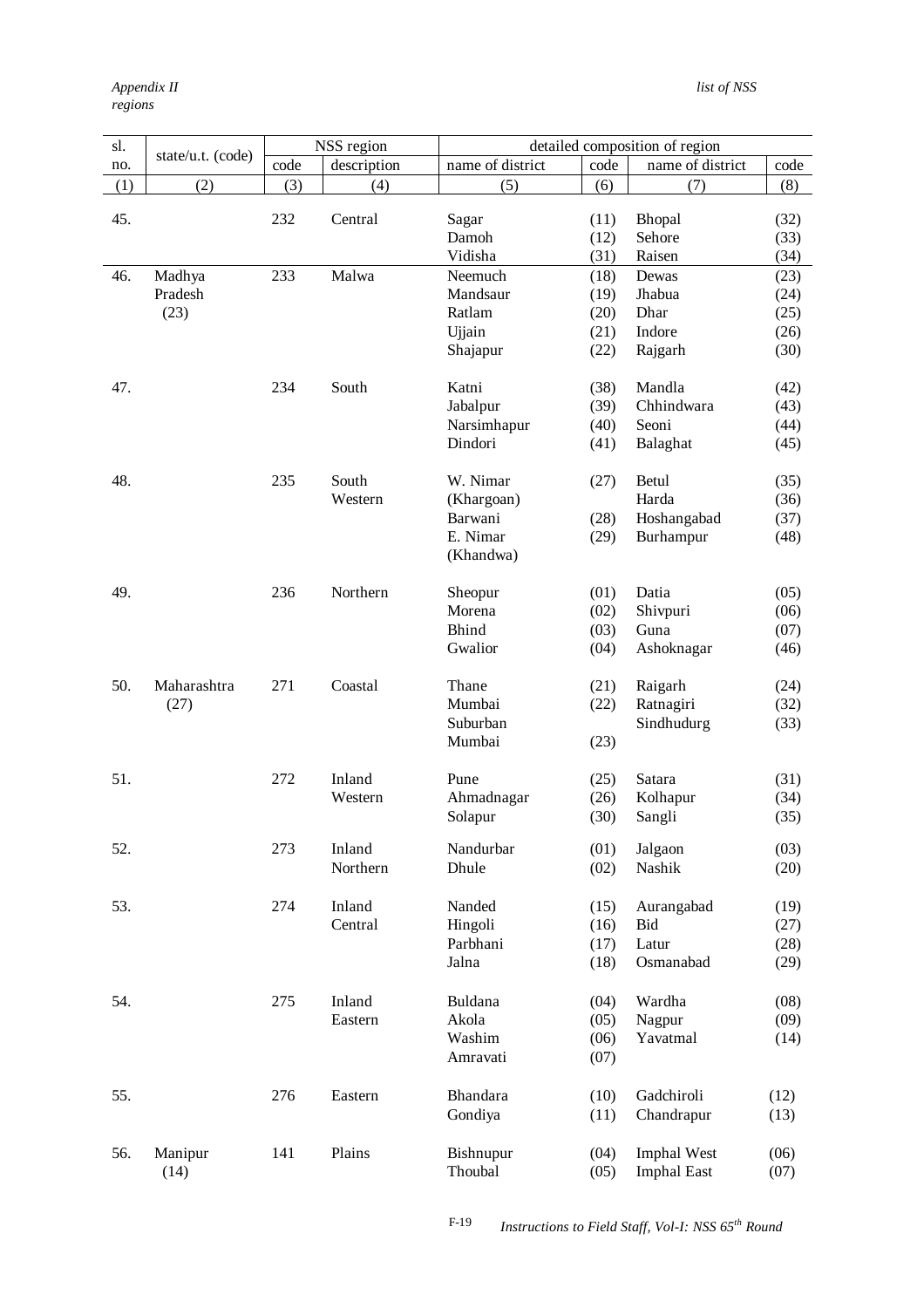| sl. |                     | NSS region |                  | detailed composition of region                                                    |                                              |                                                                           |                                              |
|-----|---------------------|------------|------------------|-----------------------------------------------------------------------------------|----------------------------------------------|---------------------------------------------------------------------------|----------------------------------------------|
| no. | state/u.t. (code)   | code       | description      | name of district                                                                  | code                                         | name of district                                                          | code                                         |
| (1) | (2)                 | (3)        | (4)              | (5)                                                                               | (6)                                          | (7)                                                                       | (8)                                          |
| 57. |                     | 142        | Hills            | Senapati<br>Tamenglong<br>Churachandpur                                           | (01)<br>(02)<br>(03)                         | Ukhrul<br>Chandel                                                         | (08)<br>(09)                                 |
| 58. | Meghalaya<br>(17)   | 171        | Meghalaya        | West Garo Hills<br><b>East Garo Hills</b><br>South Garo Hills<br>West Khasi Hills | (01)<br>(02)<br>(03)<br>(04)                 | Ri Bhoi<br>East Khasi Hills<br>Jaintia Hills                              | (05)<br>(06)<br>(07)                         |
| 59. | Mizoram<br>(15)     | 151        | Mizoram          | Mamit<br>Kolasib<br>Aizwal<br>Champhai                                            | (01)<br>(02)<br>(03)<br>(04)                 | Serchip<br>Lunglei<br>Lawngtlai<br>Saiha                                  | (05)<br>(06)<br>(07)<br>(08)                 |
| 60. | Nagaland<br>(13)    | 131        | Nagaland         | Mon<br>Tuensang<br>Mokokchung<br>Zunheboto<br>Wokha<br>Dimapur                    | (01)<br>(02)<br>(03)<br>(04)<br>(05)<br>(06) | Kohima<br>Phek<br>Kiphire<br>Longleng<br>Peren                            | (07)<br>(08)<br>(09)<br>(10)<br>(11)         |
| 61. | Orissa<br>(21)      | 211        | Coastal          | Baleshwar<br><b>Bhadrak</b><br>Kendrapara<br>Jagatsinghapur<br>Cuttack            | (08)<br>(09)<br>(10)<br>(11)<br>(12)         | Jajapur<br>Nayagarh<br>Khordha<br>Puri                                    | (13)<br>(16)<br>(17)<br>(18)                 |
| 62. |                     | 212        | Southern         | Ganjam<br>Gajapati<br>Kandhamal<br>(Phoolbani)<br>Baudh<br>Sonapur<br>Balangir    | (19)<br>(20)<br>(21)<br>(22)<br>(23)<br>(24) | Nuapada<br>Kalahandi<br>Rayagada<br>Nabarangapur<br>Koraput<br>Malkangiri | (25)<br>(26)<br>(27)<br>(28)<br>(29)<br>(30) |
| 63. |                     | 213        | Northern         | Bargarh<br>Jharsuguda<br>Sambalpur<br>Debagarh<br>Sundargarh                      | (01)<br>(02)<br>(03)<br>(04)<br>(05)         | Kendujhar<br>Mayurbhanj<br>Dhenkanal<br>Anugul                            | (06)<br>(07)<br>(14)<br>(15)                 |
| 64. | Pondicherry<br>(34) | 341        | Pondi-<br>cherry | Yanam<br>Pondicherry                                                              | (01)<br>(02)                                 | Mahe<br>Karaikal                                                          | (03)<br>(04)                                 |
| 65. | Punjab<br>(03)      | 031        | Northern         | Gurdaspur<br>Amritsar<br>Kapurthala<br>Jalandhar                                  | (01)<br>(02)<br>(03)<br>(04)                 | Hoshiarpur<br>Nawanshahr<br>Rupnagar<br>S.A.S. nagar<br>(Mohali)          | (05)<br>(06)<br>(07)<br>(18)                 |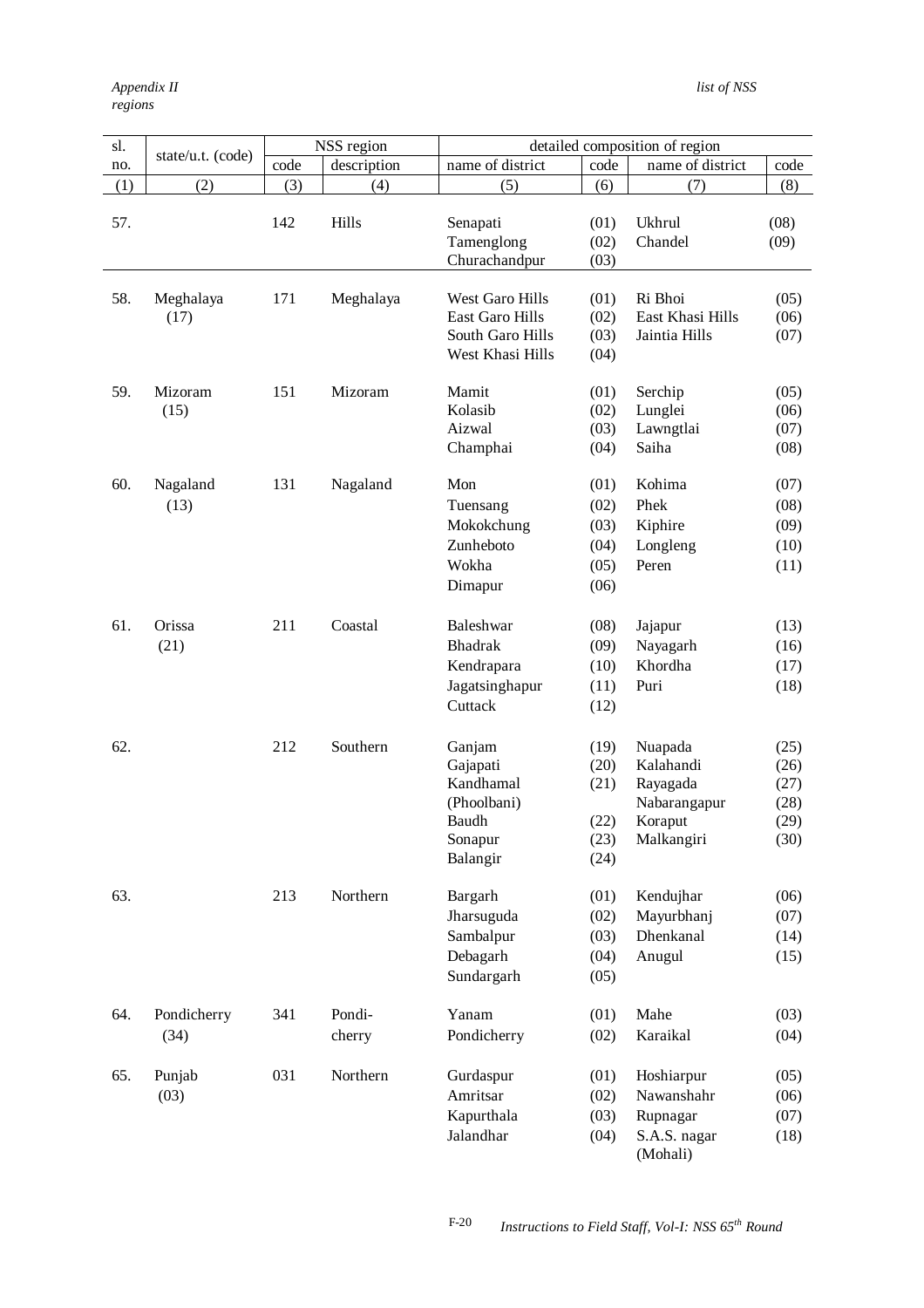| sl. |                   |      | NSS region  |                  |              | detailed composition of region |              |
|-----|-------------------|------|-------------|------------------|--------------|--------------------------------|--------------|
| no. | state/u.t. (code) | code | description | name of district | code         | name of district               | code         |
| (1) | (2)               | (3)  | (4)         | (5)              | (6)          | (7)                            | (8)          |
| 66. |                   | 032  | Southern    | Fatehgarh Sahib  | (08)         | Faridkot                       | (13)         |
|     |                   |      |             | Ludhiana         | (09)         | Bathinda                       | (14)         |
|     |                   |      |             | Moga             | (10)         | Mansa                          | (15)         |
|     |                   |      |             | Firozpur         | (11)         | Sangrur                        | (16)         |
|     |                   |      |             | Muktsar          | (12)         | Patiala                        | (17)         |
| 67. |                   | 081  | Western     | <b>Bikaner</b>   |              | Jalor                          |              |
|     | Rajasthan<br>(08) |      |             | Jodhpur          | (03)<br>(15) | Sirohi                         | (18)<br>(19) |
|     |                   |      |             | Jaisalmer        | (16)         | Pali                           | (20)         |
|     |                   |      |             | <b>Barmer</b>    | (17)         |                                |              |
|     |                   |      |             |                  |              |                                |              |
| 68. |                   | 082  | North-      | Alwar            | (06)         | Dausa                          | (11)         |
|     |                   |      | Eastern     | Bharatpur        | (07)         | Jaipur                         | (12)         |
|     |                   |      |             | Dhaulpur         | (08)         | Ajmer                          | (21)         |
|     |                   |      |             | Karauli          | (09)         | Tonk                           | (22)         |
|     |                   |      |             | Sawai Madhopur   | (10)         | Bhilwara                       | (24)         |
|     |                   |      |             |                  |              |                                |              |
| 69. |                   | 083  | Southern    | Rajsamand        | (25)         | Dungarpur                      | (27)         |
|     |                   |      |             | Udaipur          | (26)         | Banswara                       | (28)         |
| 70. |                   | 084  | South-      | Bundi            | (23)         | Baran                          | (31)         |
|     |                   |      | Eastern     | Chittaurgarh     | (29)         | Jhalawar                       | (32)         |
|     |                   |      |             | Kota             | (30)         |                                |              |
|     |                   |      |             |                  |              |                                |              |
| 71. |                   | 085  | Northern    | Ganganagar       | (01)         | Jhunjhunun                     | (05)         |
|     |                   |      |             | Hanumangarh      | (02)         | Sikar                          | (13)         |
|     |                   |      |             | Churu            | (04)         | Nagaur                         | (14)         |
|     | Sikkim            |      | Sikkim      |                  |              |                                |              |
| 72. |                   | 111  |             | North (Mongam)   | (01)         | South (Nimachai)               | (03)         |
|     | (11)              |      |             | West (Gyalshing) | (02)         | East (Gangtok)                 | (04)         |
| 73. | Tamil Nadu        | 331  | Coastal     | Thiruvallur      | (01)         | Tiruvanamalai                  | (06)         |
|     | (33)              |      | Northern    | Chennai          | (02)         | Viluppuram                     | (07)         |
|     |                   |      |             | Kancheepuram     | (03)         | Cuddalore                      | (18)         |
|     |                   |      |             | Vellore          | (04)         |                                |              |
|     |                   |      |             |                  |              |                                |              |
| 74. |                   | 332  | Coastal     | Karur            | (14)         | Nagapattinam                   | (19)         |
|     |                   |      |             | Tiruchirappalli  | (15)         | Thiruvarur                     | (20)         |
|     |                   |      |             | Perambalur       | (16)         | Thanjavur                      | (21)         |
|     |                   |      |             | Ariyalur         | (17)         | Pudukkottai                    | (22)         |
| 75. |                   | 333  | Southern    | Dindigul         | (13)         | Ramanathapuram                 | (27)         |
|     |                   |      |             | Sivaganga        |              | Toothukudi                     | (28)         |
|     |                   |      |             | Madurai          | (23)<br>(24) | Tirunelveli                    | (29)         |
|     |                   |      |             | Theni            | (25)         | Kanniyakumari                  | (30)         |
|     |                   |      |             | Virudhunagar     | (26)         |                                |              |
|     |                   |      |             |                  |              |                                |              |
| 76. |                   | 334  | Inland      | Dharmapuri       | (05)         | The Nilgiris                   | (11)         |
|     |                   |      |             | Salem            | (08)         | Coimbatore                     | (12)         |
|     |                   |      |             | Namakkal         | (09)         | Krishnagiri                    | (31)         |
|     |                   |      |             | Erode            | (10)         |                                |              |
|     |                   |      |             |                  |              |                                |              |
| 77. | Tripura           | 161  | Tripura     | West Tripura     | (01)         | Dhalai                         | (03)         |
|     | (16)              |      |             | South Tripura    | (02)         | North Tripura                  | (04)         |
|     |                   |      |             |                  |              |                                |              |
| 78. | Uttarakhand       | 051  | Uttarakhand | Uttarkashi       | (01)         | Almora                         | (09)         |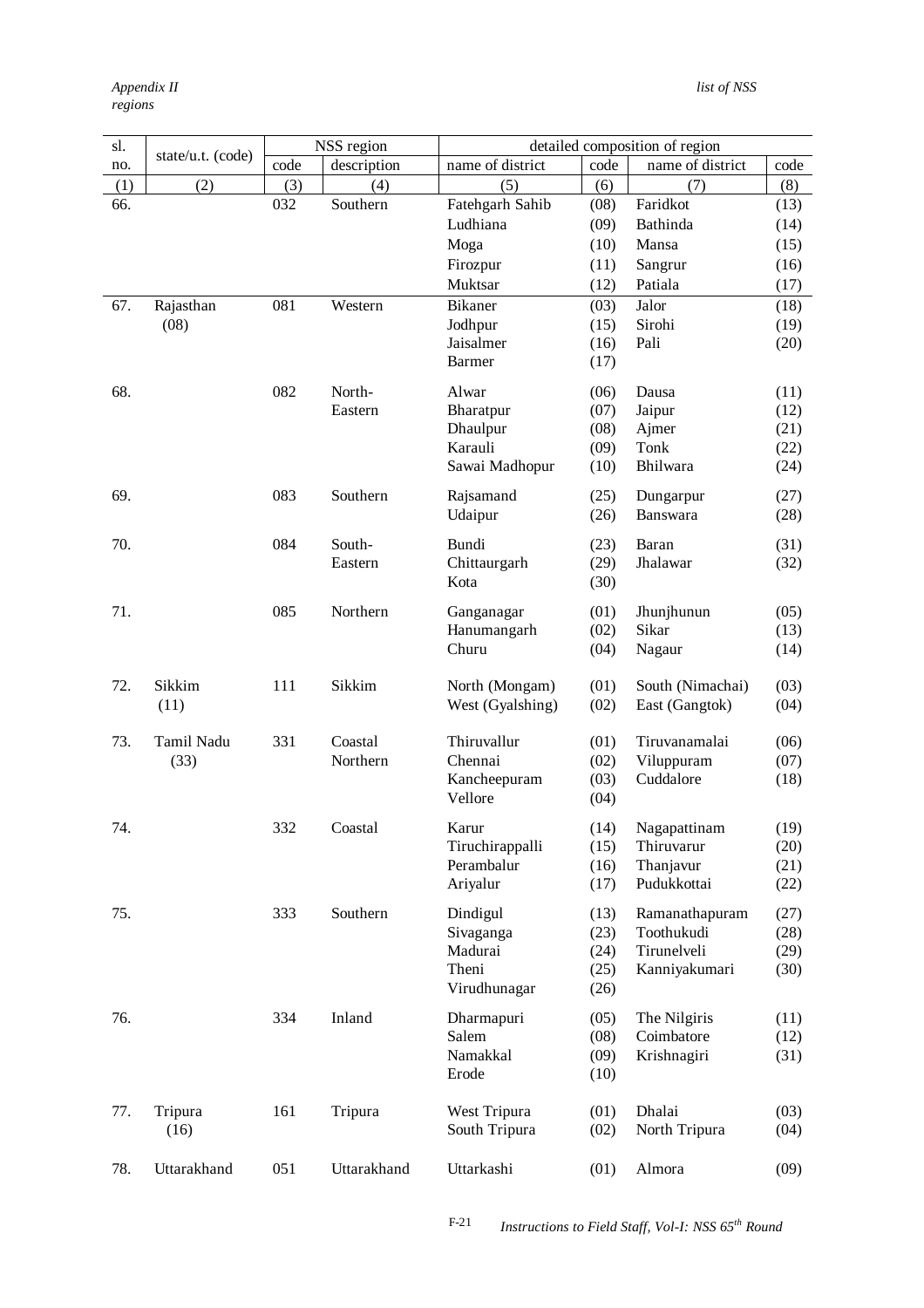| sl. |                      |      | NSS region  |                  |      | detailed composition of region |      |
|-----|----------------------|------|-------------|------------------|------|--------------------------------|------|
| no. | state/u.t. (code)    | code | description | name of district | code | name of district               | code |
| (1) | (2)                  | (3)  | (4)         | (5)              | (6)  | (7)                            | (8)  |
|     | (05)                 |      |             | Chamoli          | (02) | Champawat                      | (10) |
|     |                      |      |             | Rudraprayag      | (03) | Nainital (P)                   | (11) |
|     |                      |      |             | Tehri Garhwal    | (04) | <b>Udham Singh</b>             | (12) |
|     |                      |      |             | Dehradun (P)     | (05) | Nagar                          |      |
|     |                      |      |             | Garhwal          | (06) | Hardwar                        | (13) |
|     |                      |      |             | Pithoragarh      | (07) | Nainital (H)                   | (14) |
|     |                      |      |             | Bageshwar        | (08) | Dehradun (H)                   | (15) |
| 79. | <b>Uttar Pradesh</b> | 091  | Northern    | Saharanpur       | (01) | J Phule Nagar                  | (06) |
|     | (09)                 |      | Upper       | Muzaffarnagar    | (02) | Meerut                         | (07) |
|     |                      |      | Ganga       | Bijnor           | (03) | Baghpat                        | (08) |
|     |                      |      | Plains      | Moradabad        | (04) | Ghaziabad                      | (09) |
|     |                      |      |             | Rampur           | (05) | G. Buddha Nagar                | (10) |
| 80. |                      | 092  | Central     | Sitapur          | (24) | Kanpur Dehat                   | (33) |
|     |                      |      |             | Hardoi           | (25) | Kanpur Nagar                   | (34) |
|     |                      |      |             | Unnao            | (26) | Fatehpur                       | (42) |
|     |                      |      |             | Lucknow          | (27) | Barabanki                      | (46) |
|     |                      |      |             | Rae Bareli       | (28) |                                |      |
| 81. |                      | 093  | Eastern     | Pratapgarh       | (43) | Gorakhpur                      | (58) |
|     |                      |      |             | Kaushambi        | (44) | Kushinagar                     | (59) |
|     |                      |      |             | Allahabad        | (45) | Deoria                         | (60) |
|     |                      |      |             | Faizabad         | (47) | Azamgarh                       | (61) |
|     |                      |      |             | Ambedkar Nag.    | (48) | Mau                            | (62) |
|     |                      |      |             | Sultanpur        | (49) | Ballia                         | (63) |
|     |                      |      |             | Bahraich         | (50) | Jaunpur                        | (64) |
|     |                      |      |             | Shrawasti        | (51) | Ghazipur                       | (65) |
|     |                      |      |             | Balrampur        | (52) | Chandauli                      | (66) |
|     |                      |      |             | Gonda            | (53) | Varanasi                       | (67) |
|     |                      |      |             | Siddharthnagar   | (54) | S.R.Nagar(Bhadohi)             | (68) |
|     |                      |      |             | Basti            | (55) | Mirzapur                       | (69) |
|     |                      |      |             | S. Kabir Nagar   | (56) | Sonbhadra                      | (70) |
|     |                      |      |             | Maharajganj      | (57) |                                |      |
| 82. |                      | 094  | Southern    | Jalaun           | (35) | Mahoba                         | (39) |
|     |                      |      |             | Jhansi           | (36) | Banda                          | (40) |
|     |                      |      |             | Lalitpur         | (37) | Chitrakoot                     | (41) |
|     |                      |      |             | Hamirpur         | (38) |                                |      |
| 83. |                      | 095  | Southern    | Bulandshahr      | (11) | Bareilly                       | (20) |
|     |                      |      | Upper       | Aligarh          | (12) | Pilibhit                       | (21) |
|     |                      |      | Ganga       | Hathras          | (13) | Shahjahanpur                   | (22) |
|     |                      |      | Plains      | Mathura          | (14) | Kheri                          | (23) |
|     |                      |      |             | Agra             | (15) | Farrukhabad                    | (29) |
|     |                      |      |             | Firozabad        | (16) | Kannauj                        | (30) |
|     |                      |      |             | Etah             | (17) | Etawah                         | (31) |
|     |                      |      |             | Mainpuri         | (18) | Auraiya                        | (32) |
|     |                      |      |             | Budaun           | (19) |                                |      |
| 84. | West Bengal          | 191  | Himalayan   | Darjiling        | (01) | Koch Bihar                     | (03) |
|     | (19)                 |      |             | Jalpaiguri       | (02) |                                |      |
| 85. |                      | 192  | Eastern     | Uttar Dinajpur   | (04) | Murshidabad                    | (07) |
|     |                      |      | Plains      | Dakshin Dinajpur | (05) | Birbhum                        | (08) |
|     |                      |      |             | Maldah           | (06) | Nadia                          | (10) |